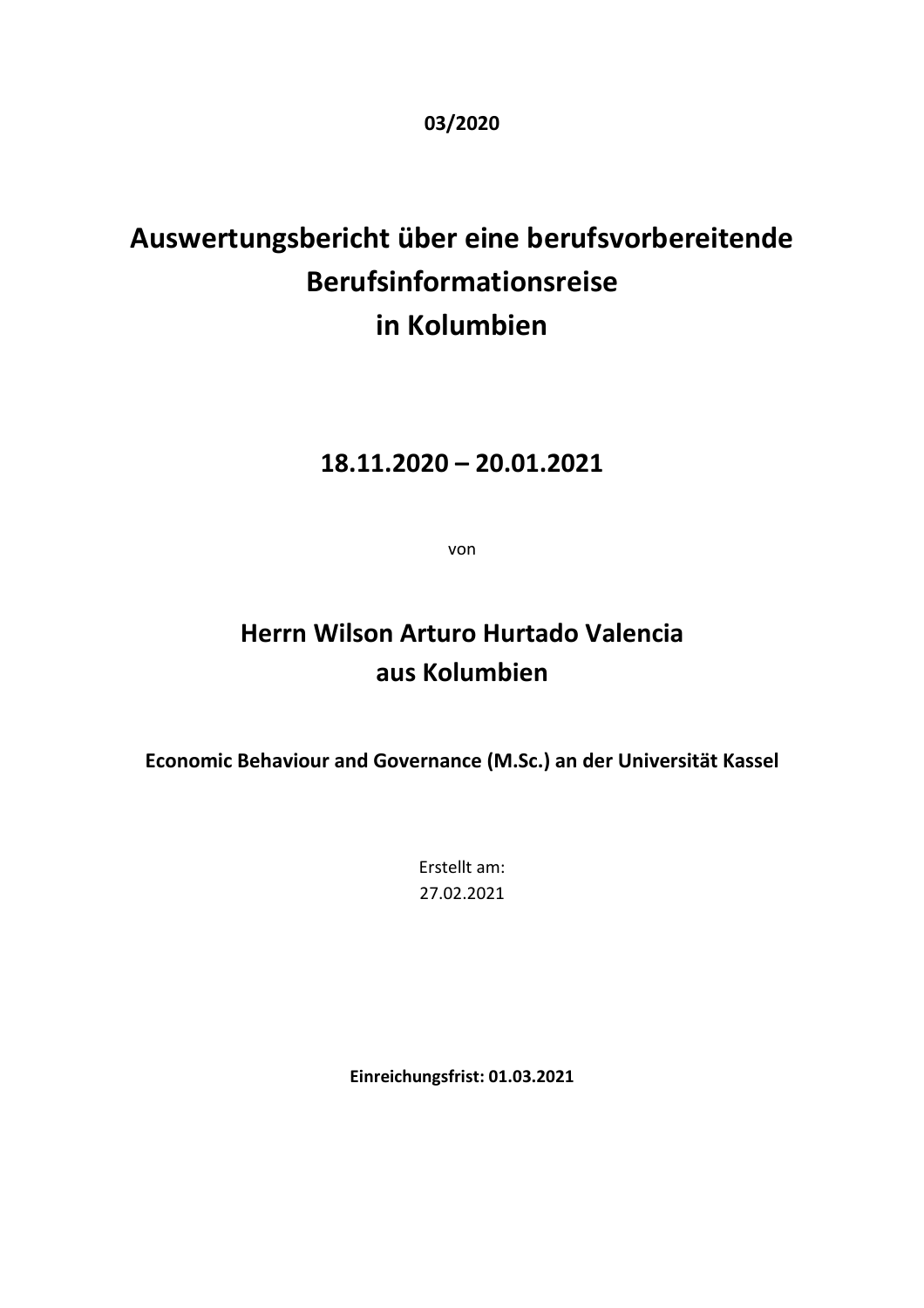



#### **1. Introduction**

During the first months of my studying in Germany, I had to face financial difficulties Due to this situation, I became acquainted with the ESG association, which financially supported me for a few months and let me know about the training project "**Grenzenlos**" that is part of the **WUS** association. From the first seminar, I was fascinated with the learning strategy, the students' approach, and the possibility of demonstrating my knowledge and experience for the first time. Since my master's degree is taught in English, I did not have any previous knowledge of the German language. So I was happy to have the opportunity of learning the German language and participate in a German environment without getting rejected because of the language barrier.

After several workshops and seminars, I obtained the certificate as a "**Facilitator for global and intercultural learning**." Subsequently, I was able to develop seminars in various educational establishments in the state of Hessen. Also, I did my internship with the "Grenzenlos" project , and thus I got the information and knowledge, and participation of the **STUBE BPSA program** to carry out my degree thesis research. So, I participated in the **STUBE** training seminars and obtained all the requirements to apply for the scholarship. However, the COVID-19 pandemic also played a role in my story when Colombia decided to close its air borders for international flights, and so my academic plans were obstructed, so that I could not carry out my thesis research in Colombia.

As an alternative later, **STUBE** gave me the possibility of conducting a labor observatory in Colombia. I searched in the local websites for job offers, and subsequently, I contacted by phone and emailed the companies and applied to the offers that favorably match my profile. This alternative brought me again the Colombian work market approach after almost five years that I left my country for the first time. Despite the difficulties, I obtained eight work interviews for different positions but all of them related to economy, management of financial resources, personnel management, and project development.

However, the international air traffic measures continued to be a difficult obstacle to overcome. First was the United States' closure to travelers from the European community and then repeatedly canceling the trip.With much patience on the part of **STUBE**, the travel agency, and my part, we overcame this final obstacle to start the work observatory in Colombia.

This report is presented to explain the main characteristic that I faced in the Colombian work environment; after eight interviews with different employers, there are some common characteristics and results of the experiences and the Colombian job market.

**2. Description of the internship position/the employer/the institution(s) visited**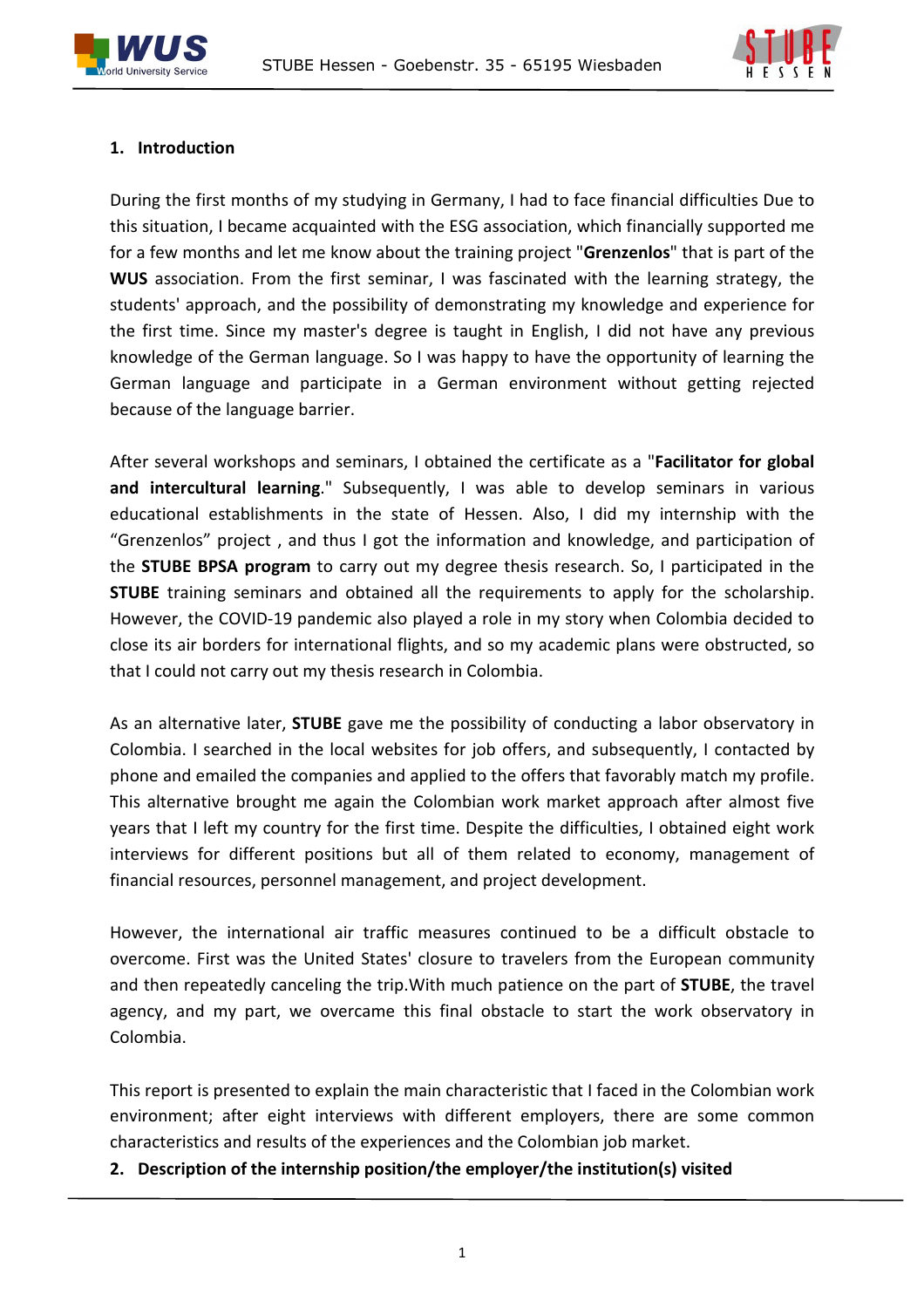



#### Company**: Psicologia Integral y Desarrollo** Job offer: **Financial analyst**

Tasks: Development of the annual financial plan, complete the financial responsibilities of the projects, and supporting the new international students project.

They do: Comprehensive Psychology and Development is a company constituted as an alliance of professionals in psychology areas. Each psychologist in the alliance has training and certified experience.

I chose them: I liked the international student project where they want to support and assist Colombian students abroad in their emotional issues and problems.

#### Company: **Enlace Medico Ltda** Job offer: **Finance Analyst**

Tasks: Analysis and support to the financial department in input and output of medical supplies and storage control.

They do: They distribute medical implements to the Colombian cliniques and hospitals and support the new medical developments in the region.

I chose them: It is a well-known company in the region and highly respectable in the health sector. I thought the work conditions would have more stability and better salary.

#### Company: **Ferreteria la Valvula**

#### Job offer: **Marketing and promoting**

Tasks: Development of the project to expand the brand to other branches.

They do: The Valvula is a commercial establishment dedicated to the sale of tools for the construction industry and household needs, usually for the general public.

I chose them: It is a company with a long history in the city, its projects have a national and international scope, which I saw as an opportunity for job stability due to the possibility to manage the projects for 2021.

#### Company: **Construyendo Proyectos SAS**

#### Job offer: **Entry-level finance**

Tasks: Knowledge and development of the financial department and its responsibilities. They do: Construction work

I chose them: It is a company with a long history in the country, there is an opportunity to earn from the best professional in the sector, job stability, and mobility around the country.

 Company: **Soluciones Eficientes SAS** Job offer: **Project development**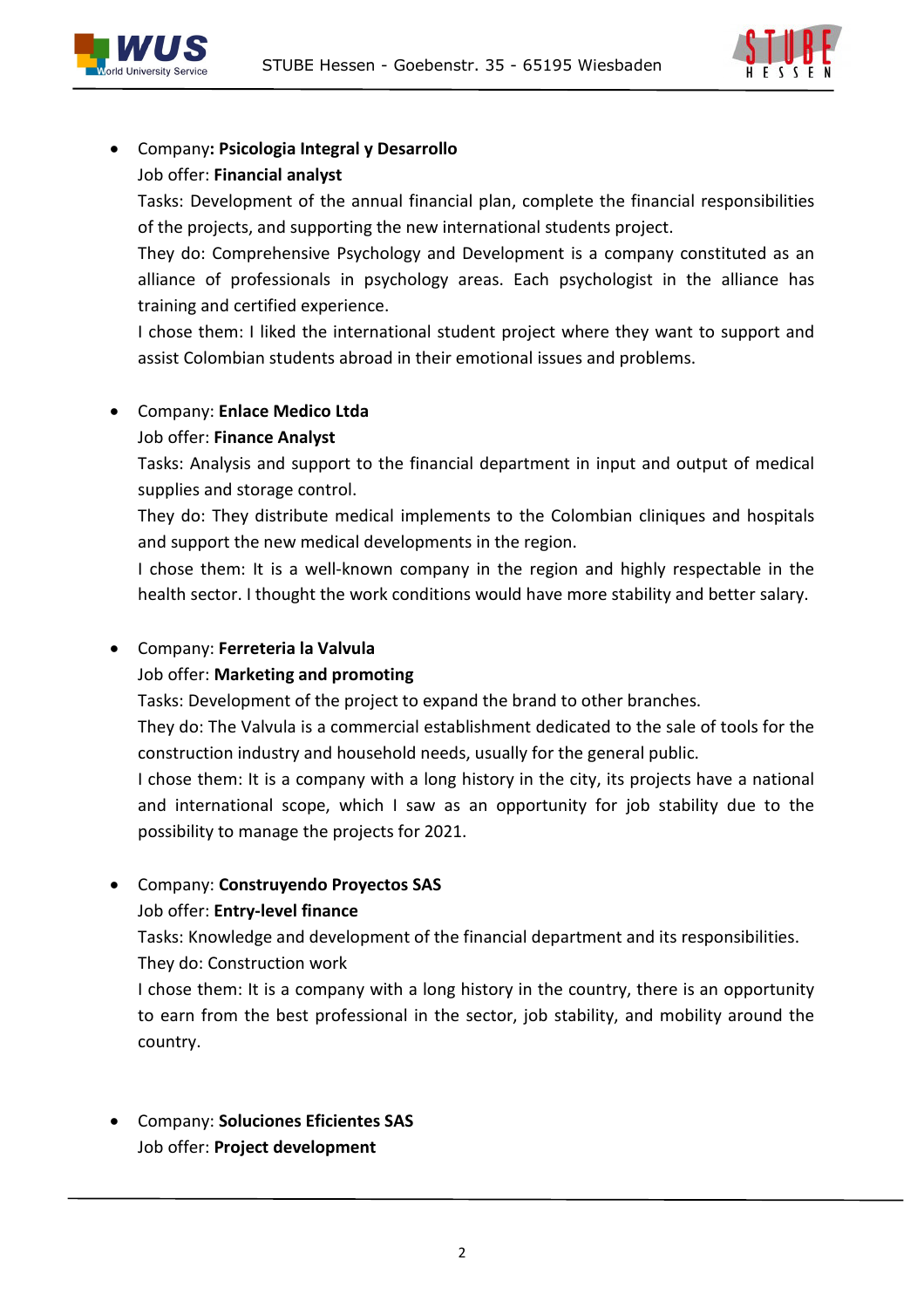



Tasks: Development of projects obtained by the sales department and classification of projects for subsequent execution.

They do: Comprehensive planning of the projects preparing the business plan ensuring financing sources, coordinating the marketing and sales strategy.

I chose them: The work position is excellent. It had total autonomy and independence to work on projects that I considered relevant.

## Company: **Educational Institute Isaac Newton**

#### Job offer: **Entrepreneurship Teacher**

Tasks: Teaches and implements entrepreneurship strategies on business ideas and entrepreneurship at the community and social level.

They do: It is an organized system of firmly rooted structures in values, feelings, and attitudes with a purpose to raise and prepare teenagers for the future through the management of the teaching-learning process.

I chose them: One of my passions is teaching and offering the young people of my country the same opportunities that I have built. Likewise, this school is located in one of the city's marginal sectors what it generates an extraordinary feeling in me since it brings back memories of my childhood.

#### Company: **Conselect Ltda**

#### Job offer: **Entry-level project worker**

Tasks: Developing energy projects at the national level, classification, and project control.

They do: Install electrical connections, water, gas, and telephone pipelines for extensive urban planning and civil engineering buildings.

I chose them: It is a recognized company in the electric sector of the region, which could provide me with stability and the possibility of growth at the national level.

#### Company: **Multiproyectos y Proyectos de ingeniería SAS**

#### Job offer: **Finance Analyst**

Tasks: Supervision, control, and supervision of the finance department based on its monthly goals at the local and national level.

They do: Consulting engineers begin by assessing the situation, the project, or the idea to be developed or redirected. These tasks include analysis, operation, and the resources available, and above all, the viability of its engineering plans.

I choose them: It is a recognized company in the engineering sector, and at a Latin American level, it has mobility possibilities in the continent and can also provide job stability

#### **3. Description of tasks and responsibilities as well as the working conditions during the internship**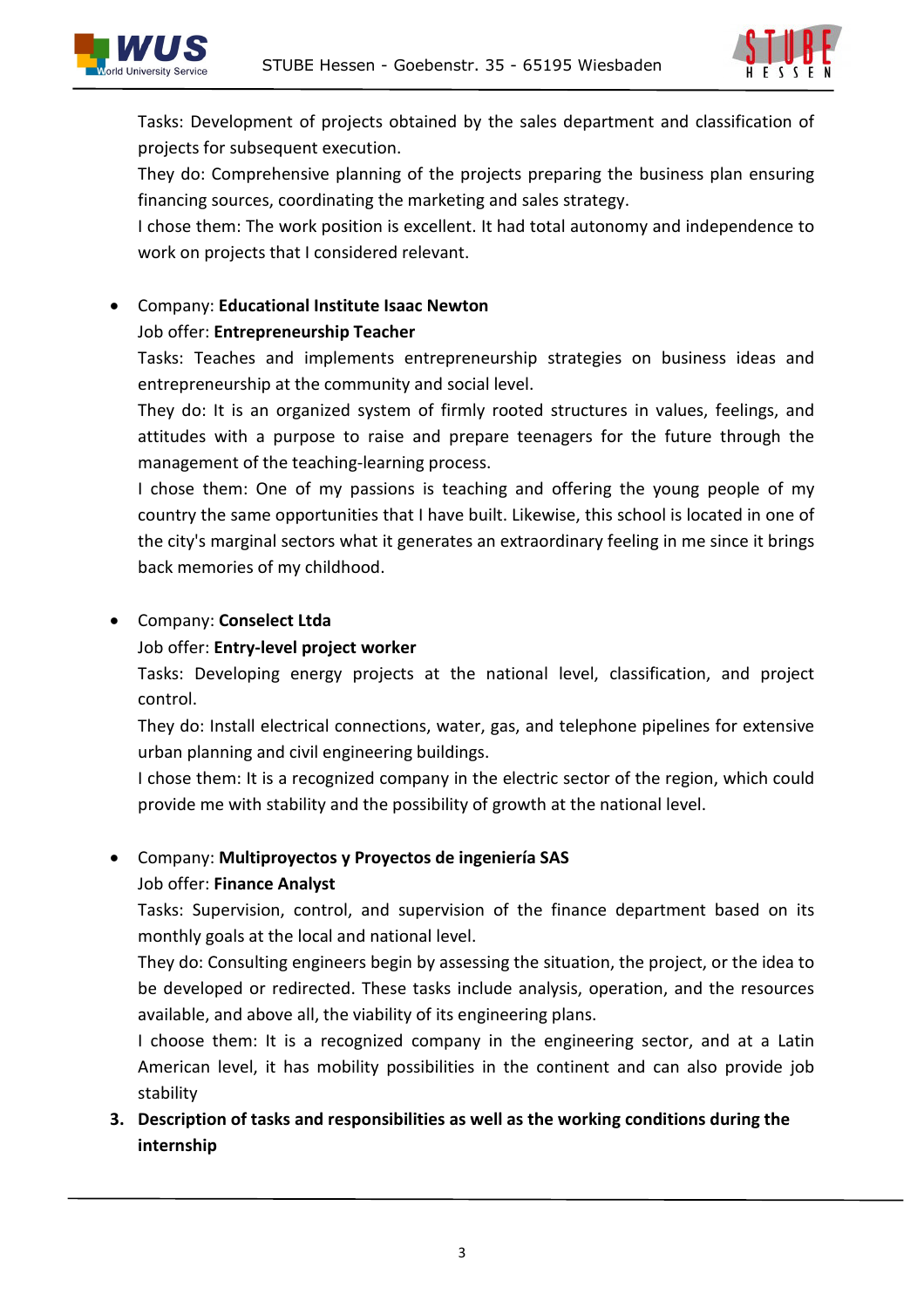



All the interviews were conducted online due to the constant changes in the national mobility regulations. For example, in Bogotá were closed interstate mobility because it was the city with a higher number of infected people. The rest of the interviews were in Cali, despite being in the same city, it was the most appropriate way since the mobility regulation were through the last number of citizen's identification, one day citizens with an identification number ending in an even number and the next day citizens with an identification number ending in an odd number, to carry out essential procedures in the city (doctor, banks, government, etc.).

Most of the interviewers were interested in the reasons for me to return due to the general migration culture that has predominated in Colombia. They wanted to know about my personal experience abroad how German people see Colombia in general words, my work experience abroad what are the main differences between the work environments, my academic background, and the correlation with the position at the company.

Even though the work activities are diverse from the eight companies described in the previous item; however, the job offers or work responsibilities are quite similar from the financial part, control, and monitoring of projects to the academic part as a teacher.

#### **4. Assessment of your BPSA in preparation for your career and outlook for employment opportunities in the country of origin**

I strongly consider that the primary abilities or capacities valued by Colombian companies to hire students or professionals with international education and experience are the followings: multicultural knowledge, international experiences, social and human skills, decision-making process, the autonomous work process, commitment to the proposed goals, adaptability to new environments, and the constant learning obtained when leaving a comfort zone. The company will have a valued asset with professionals with a vast view of the reality, an understanding of the word problematics and differences, and softs skills necessary to improve the workplace environment.

The outcome of the work observatory was good. The Educational Institute Isaac Newton and Conselet Ltda offered me the job position; however, the main issue was the salary in these two particular cases. The rest of the job offers followed the standard hire procedure and let me know in the following weeks the results. Moreover, the outcome was excellent because four of six companies called me for the next interview, but the work contract's length was not optimal (renewable every six months ) as well as the salary.

Finally, **BPSA** gave me an excellent opportunity to meet the Colombian work environment again and gave me a clear idea of the possibilities for me as a professional in my country. Without this support, I would not know what to expect from the Colombian job market.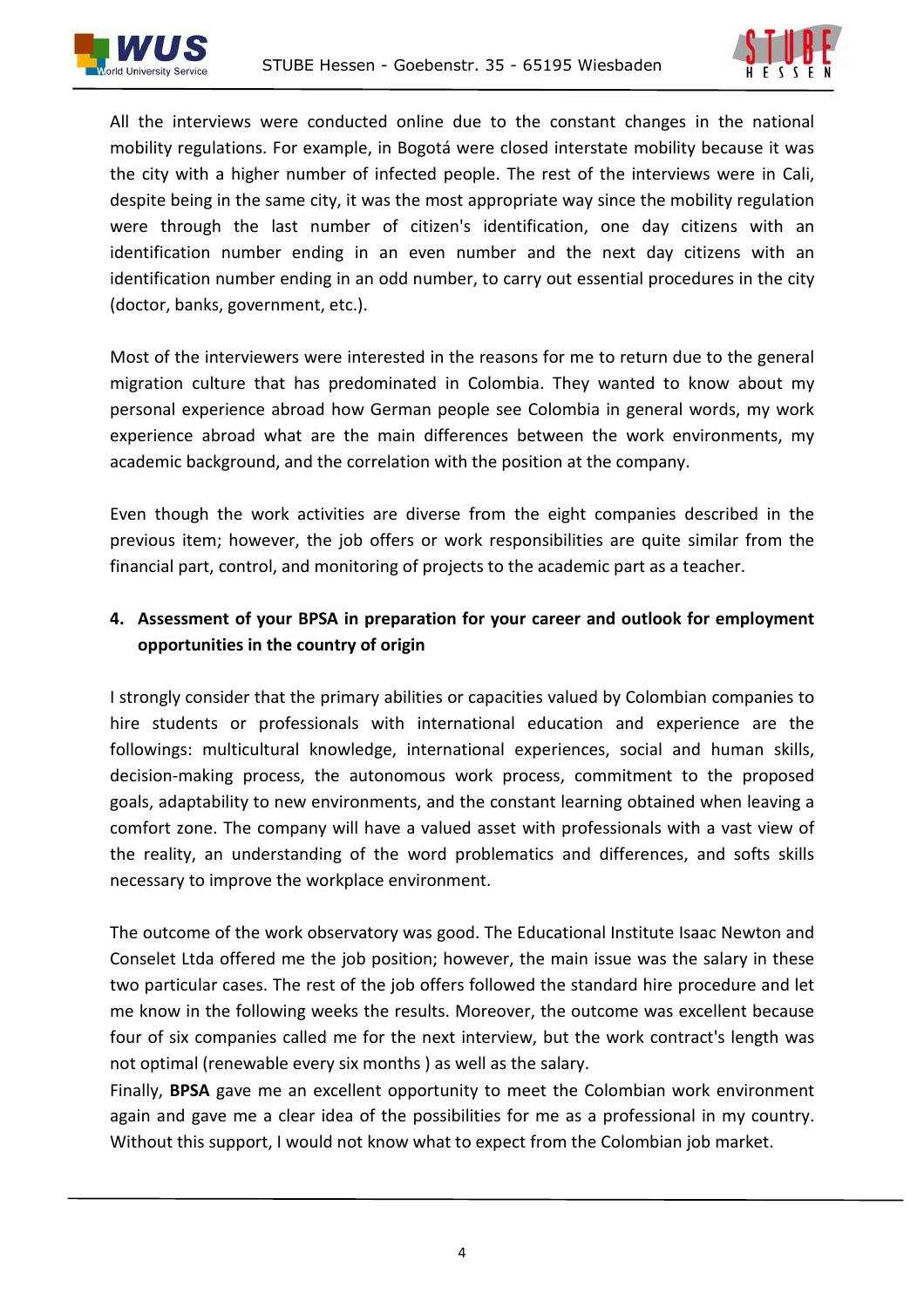



#### **5. Assessment of your BPSA with regard to the acquisition of knowledge and competences useful for your continued studies in Germany and your future career**

Having spaces for learning, discussion, and debate such as those provided by **STUBE Hessen**  is very important for the growth confrontation and consolidation of theoretical knowledge. Then moving to a work stage, the practical part is experienced that allows us to establish a real experience of what has been learned and results achieved with the knowledge and experiences.

I have learned and experienced with **BPSA** the power of good education and the possibilities that create different approaches and intercultural dimensions where we can use all the tools around us to change and improve the world for a better place.

In my personal case, I got an educational loan to come to Germany in the first place, so my decision to return to Colombia must be based on finding a good position that brings me financial stability. On the other hand, I'm focused on improving my German language and then learning another language to be abe to compete with European professionals. Simultaneously I'm applying for Ph.D. positions in institutes that relate to Latin American issues, social dynamics, and migration.

Finally, I am a co-founder of two associations in Colombia and one in Germany, focused on education, helping children develop their skills and learn german as a foreign language. The German association is about coworking, helping, and motivating Latin American students to accomplish their goals in Germany, so now, thanks to **STUBE**, I am more engaged than ever to develop these projects.

#### **6. Overall assessment of your BPSA in preparation for your career and outlook for further opportunities in the country of origin**

The general evaluation of the work observatory is quite good since I have met the working conditions; I talked with the managers and contacted first hand the Colombian reality. However, the conditions are pretty different about hiring and contracting professionals, and my personal goals and needs do not match the salary offers, the hiring conditions, and the contracts' renewal.

In some job positions, it can be seen how overqualification becomes a problem when developing the job skills, especially when the companies are medium-sized, given that the administrative structure does not have a complete development and many tasks fall within the same employees.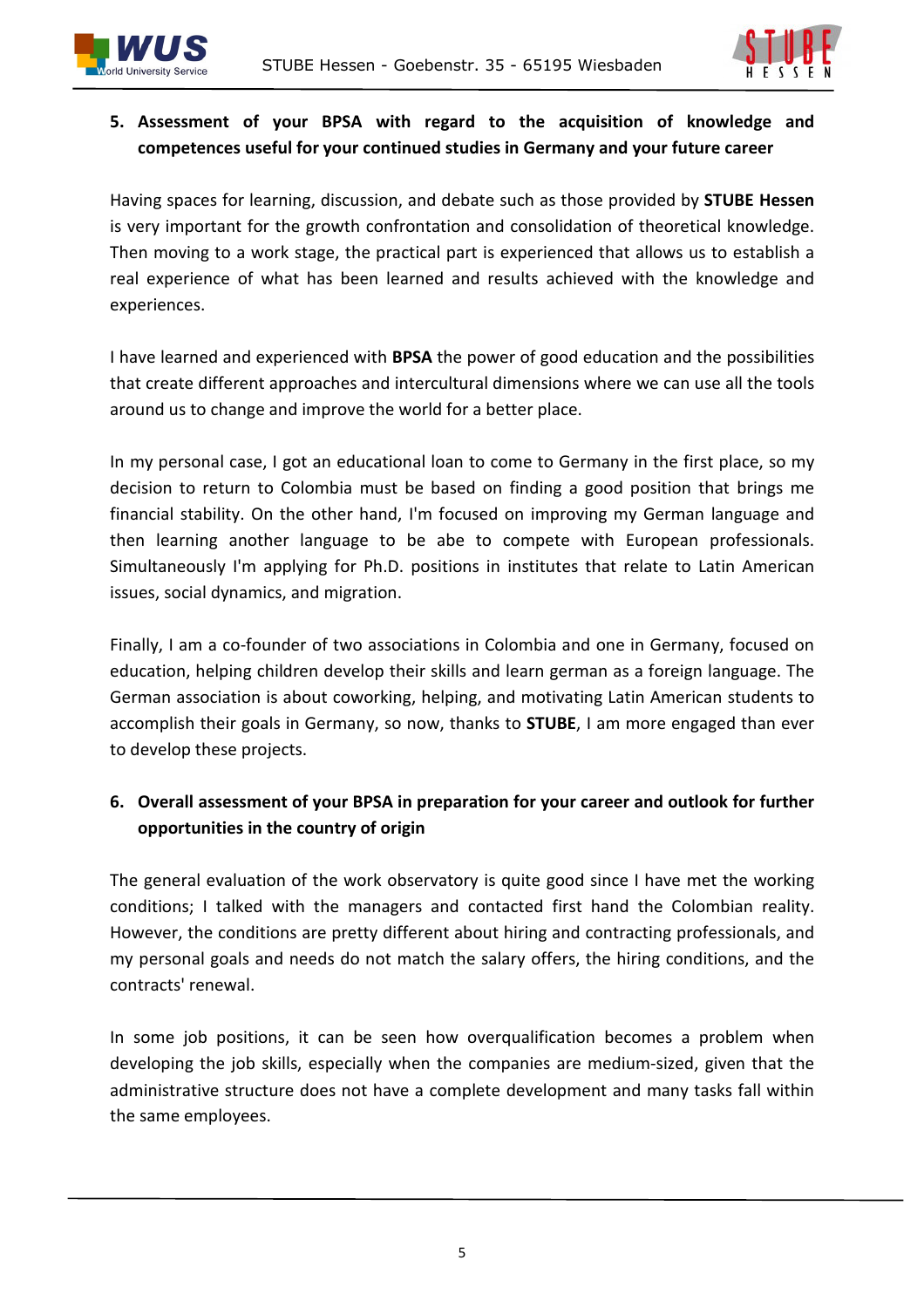

At a professional level, jobs have a series of guidelines and responsibilities in which it is not possible to go beyond the responsibilities of each job position, so this condition limits the ability to analyze and make decisions.

Simultaneously, it is straightforward for everyone that the pandemic Covid-19 increased and exposed some social problems that Colombia goes through.

Finally, these findings influence my future decisions. As I mentioned before, I would like to stay in Germany, improve my language skills, find work in the social or migration sector and apply for Ph.D. positions. I want to develop and work on projects focused on improving people's conditions, so I am still on the learning curve to acquire skills and accomplish them.

#### **7. Personal impressions/concluding words and tips for other international students interested in a BPSA**

My personal opinion has two different sides to the story:On the one side, preparation and learning in open spaces for debates and discussion as **STUBE** provides become a vital tool to face the worldwide problematics as racism, violence, gender equality by example, at the individual level, it possible to affect in a positive way empathy, teamwork, leadership, development and project fulfillment, which are skills that are highly valued for a company. On the other side, the work differences between developed countries and developing countries are notorious and enormous. The conditions and benefits that we as employees could achieve in Germany make a big difference when we must make a life decision.

So, I will conclude that I highly recommend **STUBE Hessen**, its **BPSA** program and **WUS** association in general, the people working there are great and lovely. The people around me know that I have always been happy to share information about **Grenzenlos** and **STUBE** with Latin American friends. I still in contact with them, and I will do an application or seminar with **STUBE** anytime.